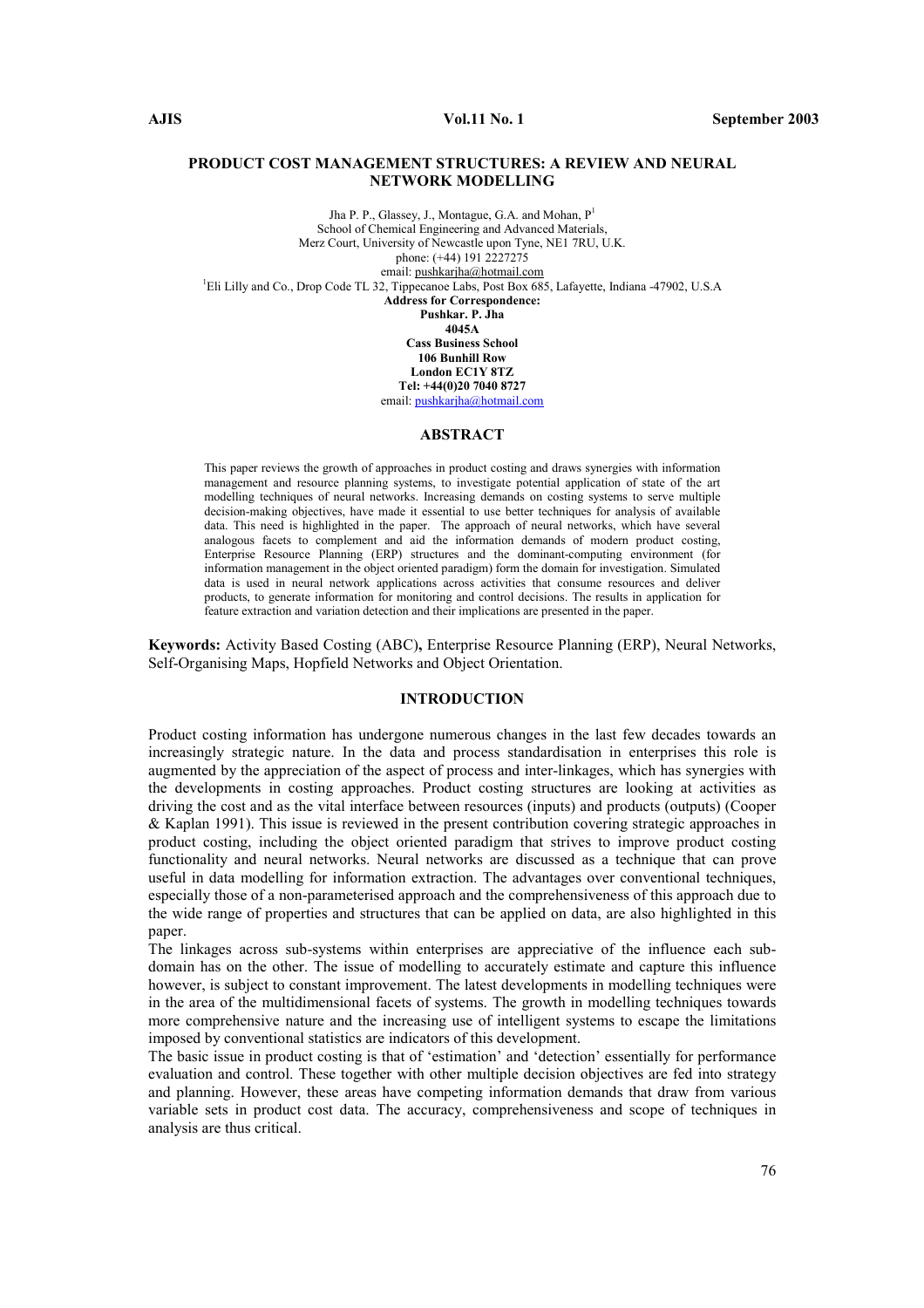The applications for feature extraction and detection in this paper were carried out on simulated data using MATLAB. MATLAB handles multidimensionality found in the increasingly wider perspectives in costing approaches in a straightforward manner. Expressions of external factors can be attached to approximate closely the real problem domain/ the real system within matrices that represent a 'natural' description of certain complex relationships. These relationships are always of concern in strategic planning, a key objective for which enterprises continuously seek better modelling solutions (Sherwood 1983).

# COST INFORMATION STRUCTURES

The costing systems are expected to provide information for numerous and sometimes competing decision objectives. Advances in product costing to improve its characteristics as a strategic tool have made costing more open to implementation of uncertainty (influence of factors outside the firm's control), non-linear influences and relevance of a wider temporal approach (costing is no longer limited to only the short run). "Marketing, administrative, sales, distribution and deployment 'events' are considered to be cost drivers in the modern financial system" (Dekker 2000) showing a growing complexity of processes and need for accuracy and comprehensive approach in associating costs to processes. Also the modern day product cycle is characterised by products maturing over an increasingly shorter time frame and advantages due to innovations diminish quickly. The strategy implication of these characteristics is that of having a responsive strategy which responds quickly to changes in the dynamic market environment. The emphasis is on the process for both seeking competitive advantage through product and production strategies, and developing a response to a change in the factors that make a successful product. The ERP systems have provided for process and data standardisation to aid this but generation of information out of these systems is subject to modelling techniques. Thus the scope of neural networks in this regard is discussed in this paper after reviewing the growth in dimensions for product costing.

It is essential to identify what a product is actually costing if business decisions are to be well informed. The cost allocation process is essentially a two-stage process as in the Activity Based Costing approach. In this two-stage process separate cost centres or pools are created for each major activity. This is further traced using suitable measures or 'cost driver rates' to individual products. It is a manifestation of the fact that activities consume resources and product consumes activities (Cooper & Kaplan 1991).

Activities consume a variety of resources that are not always in relative or perfect proportion and the same applies for products consuming these activities. The trade-off problem between complexity (too many cost drivers) and loss of accuracy (too few cost drivers) is addressed in the comprehensive data and process standardisation in ERP packages such as SAP. Pragmatic product costing, an extension of ABC, tries to arrive at resource consumption by the processing time consumed for each activity. It works on the unit price of standard time. It is said to allow faster cost estimation as compared to process flows in standard ABC (Jiao & Tseng (1999). However data and process standardisation, as in SAP production planning modules, seem to address the needs of this approach and also any benefits it provides compared to the basic approach of ABC.

Influences that are not covered in the 'certainty' of assumptions of traditional wisdom in costing have become more and more relevant over the years. With a growth in multiproduct nature of businesses, strategic approaches like 'Target costing' complement the developments recognising the activity emphasis. Here, the recognition of external market factors to plan costs also induces a 'learning effect' over time taking costing out of temporal bounds and giving it more of a strategic nature.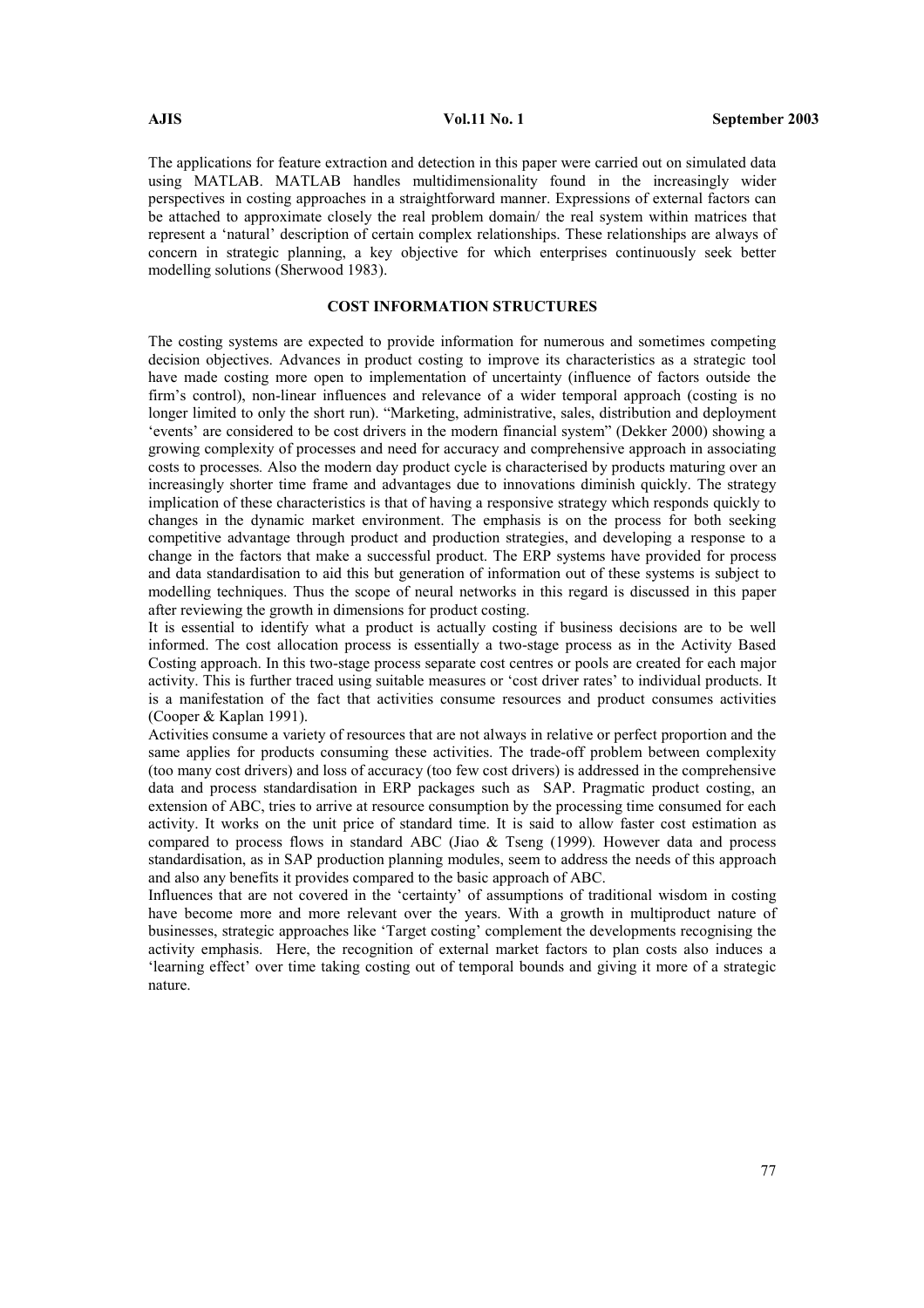In target costing one works from the selling price downwards to feasible cost levels. Target costing is an approach made popular by the 'Japanese business strategy thinking'. Until very recently the focus was limited to standard costing. The purpose of standard costing is on deviations between actual and expected results for a given manufacturing process. On the other hand, in target costing the target costs are set during the design phase and the reduction in standard costs is strived for to achieve the wider goal of target cost levels. Additionally companies realise the best sources of cost savings before the product reaches the production stage (Lagagne & Discenza (1993). Target costing is also said to improve motivation for performance, a manifestation of the modern view of integrating influences of management segments.

The extension of costing during the customer revolution of the 1980s saw the reconstruction of customer as an investment, the customer being 'chosen to invest in' for returns. Value to customer became more important in contrast to only the cost to customer in acquiring the product offered (Boyce 2000). This was actually always there in any business strategy but the involvement of accounting practise in customer valuation presents another strategy dimension costing is supposed to provide information for. These objectives are ever increasing, as the business environment becomes more and more competitive. A competitive product must address factors such as cost, performance, aesthetics, schedule or time-to-market and quality as value to the customer. Today, parametric estimating is usually applied to large systems that describe these factors (Crow 1997).

# PRODUCT COST MODELLING SOFTWARE

 Most of the integrated software for modelling of product costs is subject to a very specific framework, which is developed to suit the needs of a particular industry. The basic data interface is always a step structure 'or' hierarchy of levels that have costs at the base level. These are then linked to the activity structure and cost pools to identify the cost drivers and subsequently allocation is performed. Most models first begin by assuming the 'nature of these levels' based on an 'industry type' and then provide a cost estimation and forecasting technique. The data in these software packages is grouped across spreadsheets like for example in the four structures of Resource, Pool, Activity and Report (Reed & Goswami 1998).

An example of this, but also the recognition of the need to extend modelling techniques, is the ESA cost modelling software (ECOM) developed for cost estimation in the area for space projects. ECOM is able to escalate cost data to any given economic conditions (Fatelnig 1997). To prepare reliable price estimates, the cost analyst ideally needs to know the Product Tree, the Work breakdown Structure and the Work-Package descriptions. The cost estimation uses a mix of approaches including resource consumption in work packages, analogy, using historical estimates, standard cost estimation functions and to some extent rules of thumb, essentially similar to use of expert knowledge or 'the good guess' (Fatelnig 1997).

Very little application is reported in the field of product cost modelling using artificial intelligence and knowledge-based approaches. An example of this approach is seen in the building industry. Combine2 within the JOULE programme of the European Commission developed a prototype of a computer based integrated building design system. Within this, there exists a costing tool that presents a model of life cycle costing of building design in different phases. The prototype tool for one of the phases of design has been programmed with the neural network application development software. All the cost effects have been cased by means of real building information or knowledge collected and calculated from real cases (Lassila et al 1994).

### ERP AND THE EMPHASIS

ERP is popular in businesses of today due to increasing process efficiencies. "ERPs primarily automate the transaction processing requirements of financial, distribution and manufacturing business processes" (Luettegen 2000). Thus enterprise Information and management packages like SAP have become widely applied. All parts of the business (company, business areas, controlling area, operating concern) are linked together with common data access and real time information flow across management divisions for a better accumulation of and return on information. The prerequisite to SAP is business process re-engineering, which implies a thorough analysis and coding of the Sales, Production, Purchasing and Finance and accounting events in a business process and how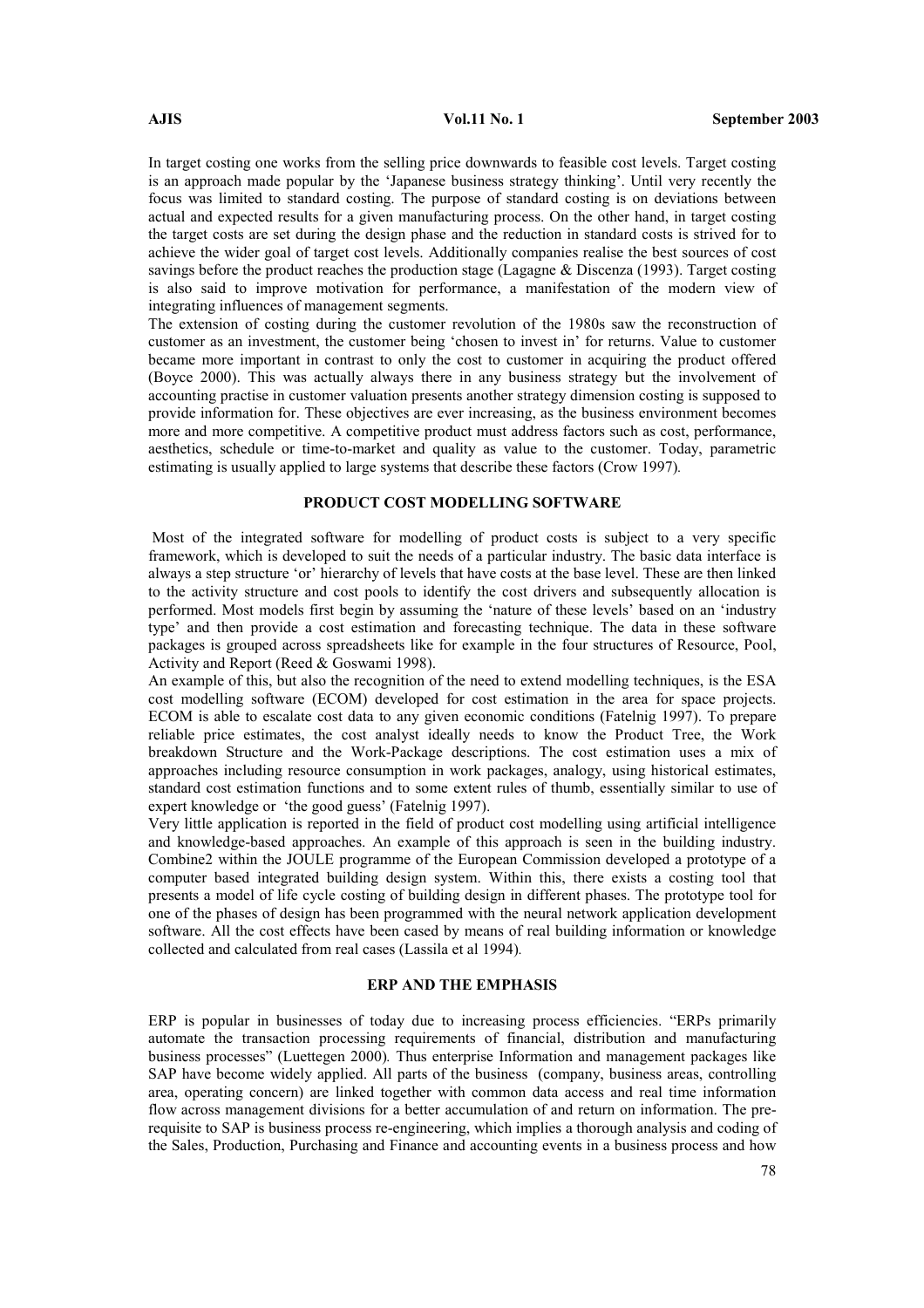each action influences processes in the other segments (Enterprise management Technology 2000). This is essentially a well-defined networking to link business nodes by appropriate flows. The emphasis in enterprise resource management paradigms is analogous to the emphasis in costing i.e., 'process' and 'tailored to enterprise need'. Analogies also exist between these paradigms and the network based technique discussed later in the paper. These include networking, real time flows in information systems and also the growing need to eliminate the limiting assumptions in response to an increasing learning interface with environment.

SAP AG is the major ERP package vendor for the Fortune 500 companies. SAP's first two products operated on mainframe hardware; R/1 was batch oriented, then in 1981 it was replaced by an online system called R/2. SAP has dominated the market with the help of its improved R/3 system in the last decade. The role of object oriented structure in enhancing functionality can be seen in the fact that R/3 currently contains over 1000 business processes that 'have to be selected from' for applications

 The object-oriented approach can reduce the complexity since in such design approach there is some sort of classification, that associates the methods operating on data structures and the system draws relationships across objects. Functionality of different classes can be combined and objects stimulate each other to guide the system's functionality as a whole. Modifications are object based and not system based, allowing easy adaptability in adding new facets to the system. One can associate data and processes that operate on it to each object. Systems, based on an object-oriented approach, are easier to understand because they are more closely related to reality. They have a small semantic gap between the model and reality. Such systems are more flexible because they can be broken up into many small and independent entities (objects) that can be refined and evolved independently. Because of this independence they can be used later in other similar designs, improving 'code reuse' (Moreira & Clark 1996). This relates to the efforts to make SAP more adaptable/generic than it currently is and to improve its functionality.

To illustrate this point, a cost object can hold information such as the name of the cost centre, the resource consumed, consumption rate, activity type, activity type prices e.t.c. (depending on how the overall classification is set up). It will have a set of operations to modify this data through operations of monitoring the activity and/or intimating uncalled for fluctuations in resource consumption with activity level. Of course, it will also be connected to other cost objects, work in progress and inventory objects in the system. Production order can be taken as the cost object, in effect it could be a class if different types of production orders were the reference point, (an object can be viewed in different ways depending upon the underlying relationships that constitute the structure).

The data used to value manufacturing activity relies on master data in both the logistics and accounting modules. The Product costing sub module lies in the SAP set up for the Production Planning Module where planning and control is carried out for manufacturing activities. An illustration of this is shown in Figure 1. The figure gives an outline of the Product costing module to illustrate the flows in a micro section of SAP. Clearly an object-oriented structure would resolve complexity by placing emphasis as much on 'objects' as on the flows between them. Besides, the classification structure and associated properties allow for better automation and functionality in processing information

# THE INTELLIGENT AGENT CONCEPT AND DATA MODELLING SOLUTIONS

Accurate information, accounting for anomalies in data structures and processing flexibility are always desirable. The intelligent agent concept extends the object oriented paradigm in to address there. The two distinct advantages in this extension may be noted as:

 Creation of smart business solutions, enabled but not necessarily driven by object technology. In these convergence to solutions despite inconsistency and anomalies in data or in case of incomplete knowledge is possible.

Ability to extend the concept of information generation to knowledge and learning.

(Farhoodi & Fingar 1997).

The synergies can be summarised in Figure2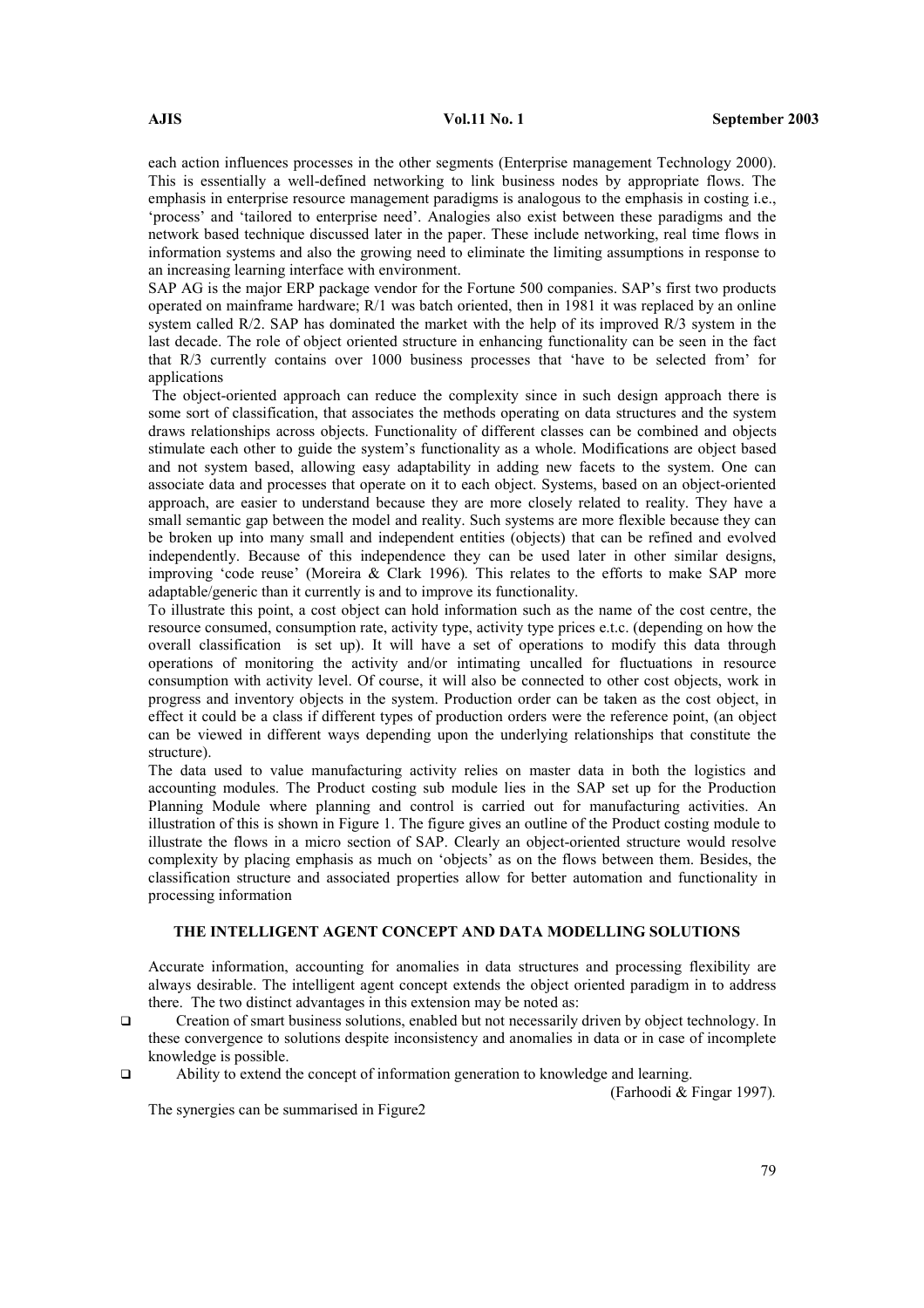

#### Figure 1: SAP Product Costing Sub-Module<sup>2</sup>

Adapted (SAP 1999)

 $\overline{a}$ 

### NEURAL NETWORKS AN OVERVIEW

In management science and operations research, neural networks have been applied to marketing, investment, banking, stock price prediction, property pricing, project management and exchange rate prediction besides other areas (Sarle et al 1997). Comparisons of neural network performance particularly with linear regression have been performed during the inception of interest in this domain for a wider investigation of product designs, process routings and cost data (Zhang et al 1996) with results that are in favour of neural networks.

 In finance neural networks have been applied to the area of firm failure or bankruptcy prediction, where the emphasis is essentially on feature extraction. In solving classification problems for prediction of bankruptcy there have been results to suggest that though neural networks perform better than statistical models, their dependence on the nature of training data makes for an argument for their application in conjunction with statistical models (Jain  $\&$  Nag 1997). This has already been tested in applications of non-linear partial least square regression using a neural network structure for other areas. This approach is being investigated in this research with applications on product cost data. Other comparison studies have also been performed where these techniques were compared with the results from statistical techniques (Zhang et al 1996). Depending upon the data the results were mixed but neural networks performed as well or better than the statistical techniques in comparison. The emphasis is being placed on the ability of networks to identify patterns data (nonparameterised) which allows a better appreciation of external market factors. When these are taken

<sup>2</sup> In following figure profitability analysis is not included which would then link into the other modules and further attachments would flow across the entire system.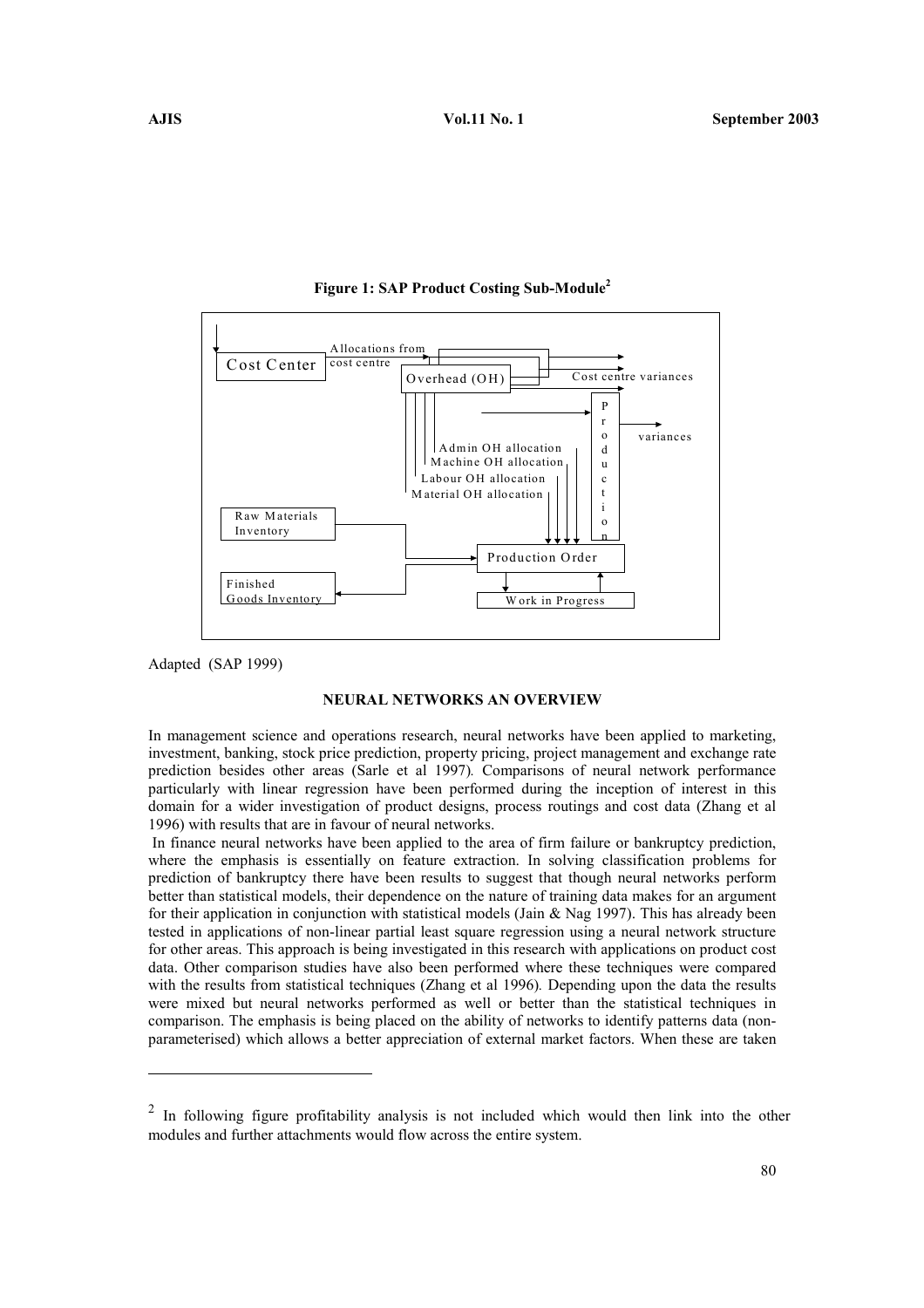into perspective neural networks have been shown to have very good modelling potential. These results are for non-product cost financial data like market index forecasting (Walczak 1999). Product costs also involve this facet given the strategic approach of target costing (working from the selling price downwards) where market forces and expectations is a vital ingredient in decisions. This 'external' influence is also expressed in the 'valuation of the customer' in product costing decisions. Examples of work in cost system design that make use of concepts similar to intelligent systems are given in the discussion on cost modelling software in this paper (Fatelnig 1997). Work on exploring the use of neural networks in product costing has been largely limited to research apart from some industry specific applications that have been mentioned earlier. Feature extraction in the manufacturing process for costs has been explored in research using neural networks. This is for estimation during the design phase in keeping with the key idea pursued in Life cycle costs, that of 'design to cost' so as to reduce unnecessary costs later on in the product life cycle (Ou-Yang & Lin 1997).

There are many kinds of neural networks. The developments in this modelling technique are marked by perpetual evolution. [24]. All the types vary in terms of the training methods they may use and further in terms of the learning law used, which comprises of a variety of characteristics (type of activation and learning rates).



### Figure 2: Synergies

For any application of NNs the following properties need to be defined:

- $\Box$  The topology (connectivity options)
- The learning rate [learning made possible through attaching a local memory to the processing element so that results of previous runs can be used to modify weights. Weights are adaptive coefficients that determine the intensity of the input signal (Nelson, Illingworth,1993)]
- $\Box$  The approach to learning i.e. training
- Choices available in neuron functions of combination and then further using this as an activation function to allow outputs to vary with time before passing them on to the threshold or transfer function (a non-linear function, typically a sigmoid).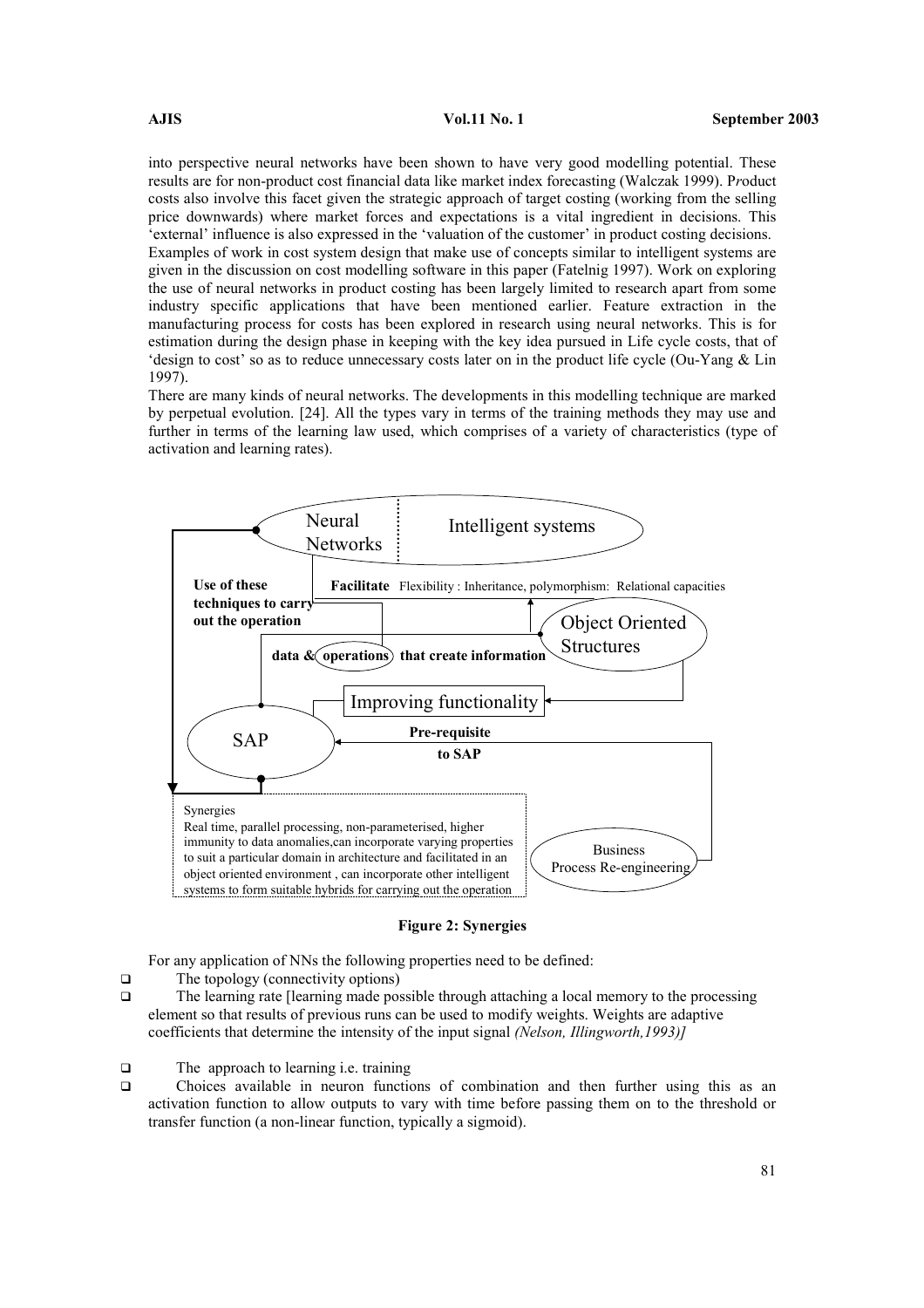These properties are not separate compartments of characteristics but particular sets of these are 'complementary in selection of a model'. But what influences the selection? Essentially it is the nature of the objective function, the nature of the variable set. Contemporary research looks at how the use of neural networks can better capture the variability in costs i.e., feature extraction and detection. In their research, Rohde and Otzen of the Copenhagen Business School (1999), have discussed the ABC approach and neural networks in conjunction. They have used terms of 'ABC networks' and 'Full cost networks' essentially based on the kind of input data used. The importance of the company's cost allocation policy has been articulated and results indicated that such full cost networks are better at generalising and predicting than the ABC networks. These results seem to be focussed on 'calculatory precision' and on 'data issues' in application of networks.

In order to estimate of costs it is essential to accumulate activity information over the process. However, the information needs for decision-making needs may be very different to those for control. Qualitative information viewed from processing the available data in a certain fashion may be required (Borjesson 1994). For control purposes the variability in activity measures over time in a relative space and detection of unqualified deviations is important. It is this issue that is illustrated in the applications later on the present contribution. The better handling of feature extraction in neural networks compared to other techniques is established in numerous studies. The processing structures in neural networks throw some light on the reasons behind this besides the object oriented synergies that attach them well with the computational environment for information management and the outlook in SAP.

A very basic topology and learning algorithm-based classification of neural networks is as provided in table I.

Table I: Basic Classification of neural networks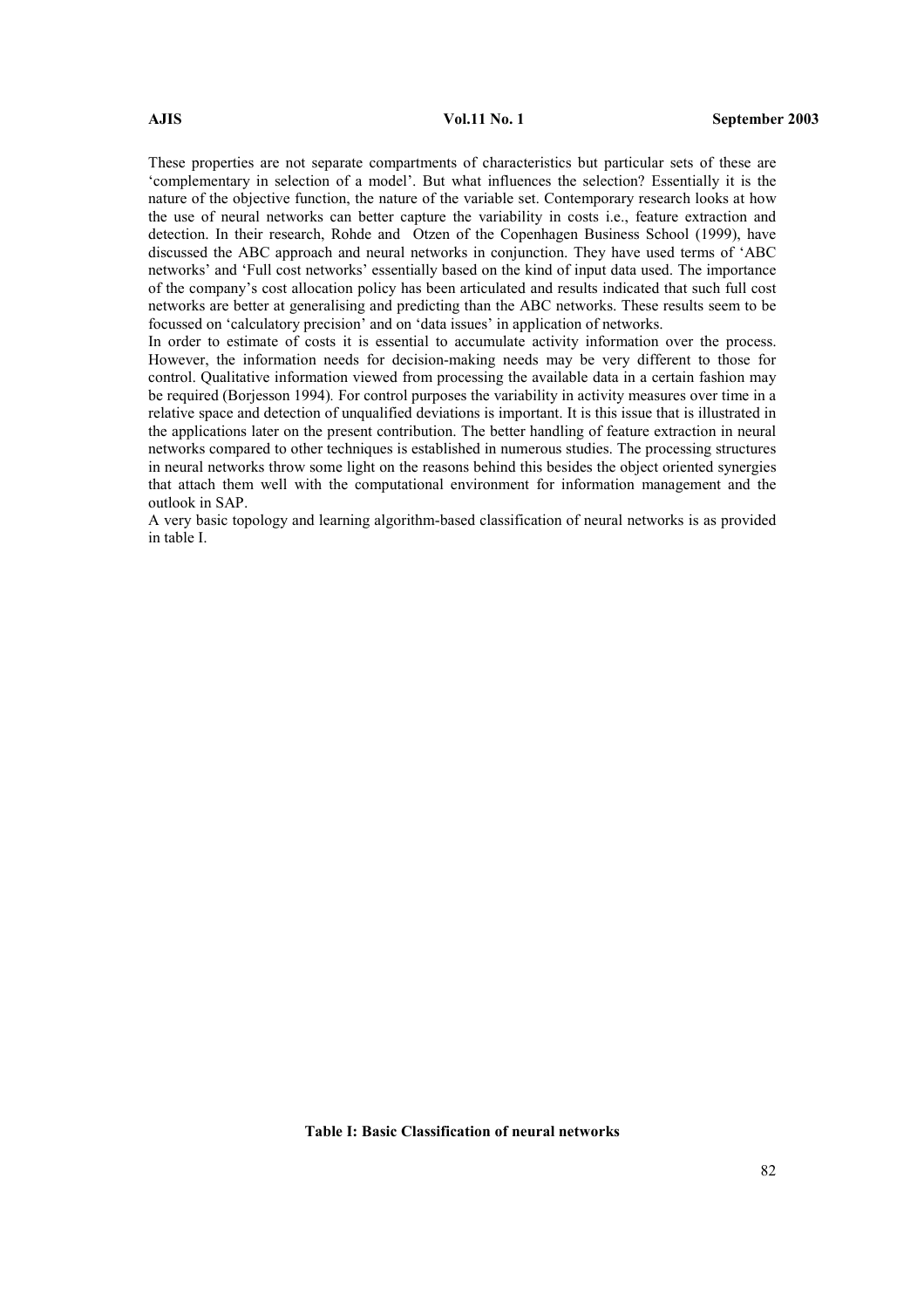| Learning algorithm:                                                                                                                                                                                                                                                                                                                                                                                                                                                                                                                  | Topology:                                                                                                                                                                                                                                                                                                                       |
|--------------------------------------------------------------------------------------------------------------------------------------------------------------------------------------------------------------------------------------------------------------------------------------------------------------------------------------------------------------------------------------------------------------------------------------------------------------------------------------------------------------------------------------|---------------------------------------------------------------------------------------------------------------------------------------------------------------------------------------------------------------------------------------------------------------------------------------------------------------------------------|
| Supervised: The target values are given to the NN during<br>training so that it can adjust weights (synaptic weights are<br>'knowledge' of the NN) to try and match outputs to these<br>(performance parameterised by a tolerance level within<br>which the output may be considered as good).                                                                                                                                                                                                                                       | Feedforward:<br>Here<br>the<br>connections<br>between nodes are not cyclical. Due to<br>this they provide a result faster relative to<br>the feedback topology.                                                                                                                                                                 |
| There are two forms to this:<br>Autoassociative, where the target values are the same<br>as inputs<br>Heteroassociative where the targets are different from<br>inputs.<br>networks can accept either categorical<br>Neural<br><sub>or</sub><br>quantitative data, supervised learning with quantitative<br>data is called 'regression' (as estimating the best fit). A<br>variant of supervised learning is 'reinforcement learning'.<br>Here the total generalised error in the output is spread out                               | Feedback: Here there are cycles in<br>connections <i>i.e.</i> the network iterates for a<br>relatively long time as compared to the<br>feedforward set up before providing a<br>response (past output included as current<br>input).                                                                                            |
| over each incoming signal and the eligibility of update of a<br>synapse is based on a probability relationship (of the<br>output being correct). On the other hand pure supervised<br>learning does not depend upon the updates in the last<br>levels activation, it simply takes into account a specific<br>synapse and does not take into account the global estimate<br>of error.<br>Unsupervised: The NN is not provided with target values<br>to match. These essentially perform data compression to<br>reduce dimensionality. | A form of learning that can be either<br>supervised<br>unsupervised<br><sub>or</sub><br>(implementable<br>through<br>either<br>feedforward or feedback structures) is<br>competitive learning. Here there is a<br>random specialisation, in the order of<br>which output neuron produces the<br>'closest signal' to the target. |

To hypothesise the applicability, potential and synergy of neural networks one may look at the Hebbian learning rule for neural networks. This postulates that if two neurons were very active at the same time the strength of connection between them would increase. This would imply that activities consuming resources could be mapped in a relative space. The 'instar rule' is a modification of the Hebbian rule(to recognise an input) and it may be used in competitive networks of the SOM (selforganising maps: 'feature extraction') type. Here weights of the winning neurons and neighbours both are updated (Demuth & Beale 1996). In other words activities consuming the resource would be 'weighted' in relative intensities. Given more elaborate data, as in SAP systems, comprehensive mapping of activities consuming resources could be performed for various decision objectives.

The 'data centered design' of neural networks is in line with the Object Oriented approach (OO) that is popular in computing and automation today. The abstractness in classes and optimisation of methods that operate on the data in terms of their frequency of use has an analogy with generalisation and self-pruning respectively, in neural networks. The importance of the class interface and inheritance in such systems has synergies with the classification emphasis in SAP, provides designing simplifications and also easier update as inherent in the object oriented approach.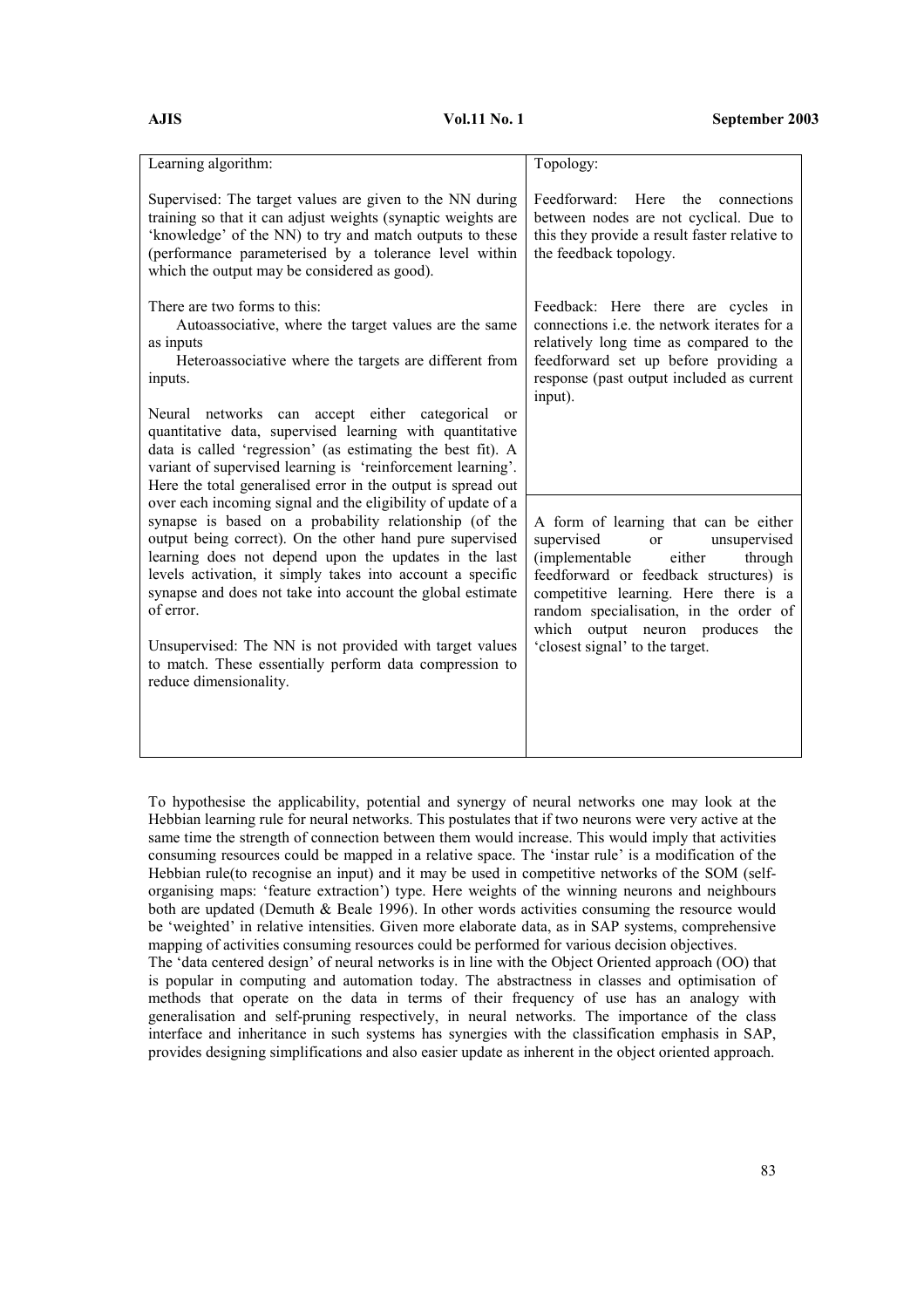$\overline{a}$ 

The extension of classes or their specialisation using the concept of inheritance and the property of polymorphism<sup>3</sup> are very analogous to the learning attributes and parallel structure of the neural networks. OOs relate to the synergies of association, hierarchy, organisation and search across different intelligent systems like neural networks, expert systems and genetic algorithms.

For example, an OO structure of the Counterpropagation Neural Network (CPN, Figure 3) indicates how a neural network system can be looked at under the object oriented system. Here a particular property/ attribute to constitute the neural network structure can be called a data centered design where integration does not close options but allows for an 'associative classification' across objects and methods that operate on them.



Figure 3: Hierarchy and class in OO systems for CPNs

\*LVQ and GOE mentioned in the figure refer to different trainin g method s.

(Blum 1992)

'The object-oriented paradigm has given a new dimension to integration technologies. It is leading to a faster and more reliable componentisation of SAP (Runge 2000). Clearly having techniques of analysis that relate well with the generic nature of such systems shall ensure better efficiency.

# FEATURE EXTRACTION USING SELF-ORGANISING MAPS

Self-organising maps (SOM) are auto-associative, topological vector maps, which have possibly the largest applications among the basic neural network model types (Backpropagation, Hopfield, Boltzmann machine, etc). These can be used in applications of classification and feature extraction, image processing and optimisation. It is the feature extraction property of SOM, which will be our area of interest in this section for use in analysis for product costing. SOM converts non-linear statistical relationships between high-dimensional data items into simple relationships expressed geometrically in a 'relative mapping'. Information is compressed preserving the most important topological relationships of the data items, in kind of abstract classes.

Given more elaborate data, as in SAP systems, a comprehensive mapping of activities consuming resources for temporal comparisons and visualisation of the relative spread of activity intensities can be made available through use of SOMs. The application of feature extraction to product cost can be much wider than the activity analysis covered by this contribution. Feature extraction based on the illustration here can be easily hypothesised to hold potential for the 'design to cost' concept and 'value analysis', both attributes of the discussed strategic role of costing in the businesses of today.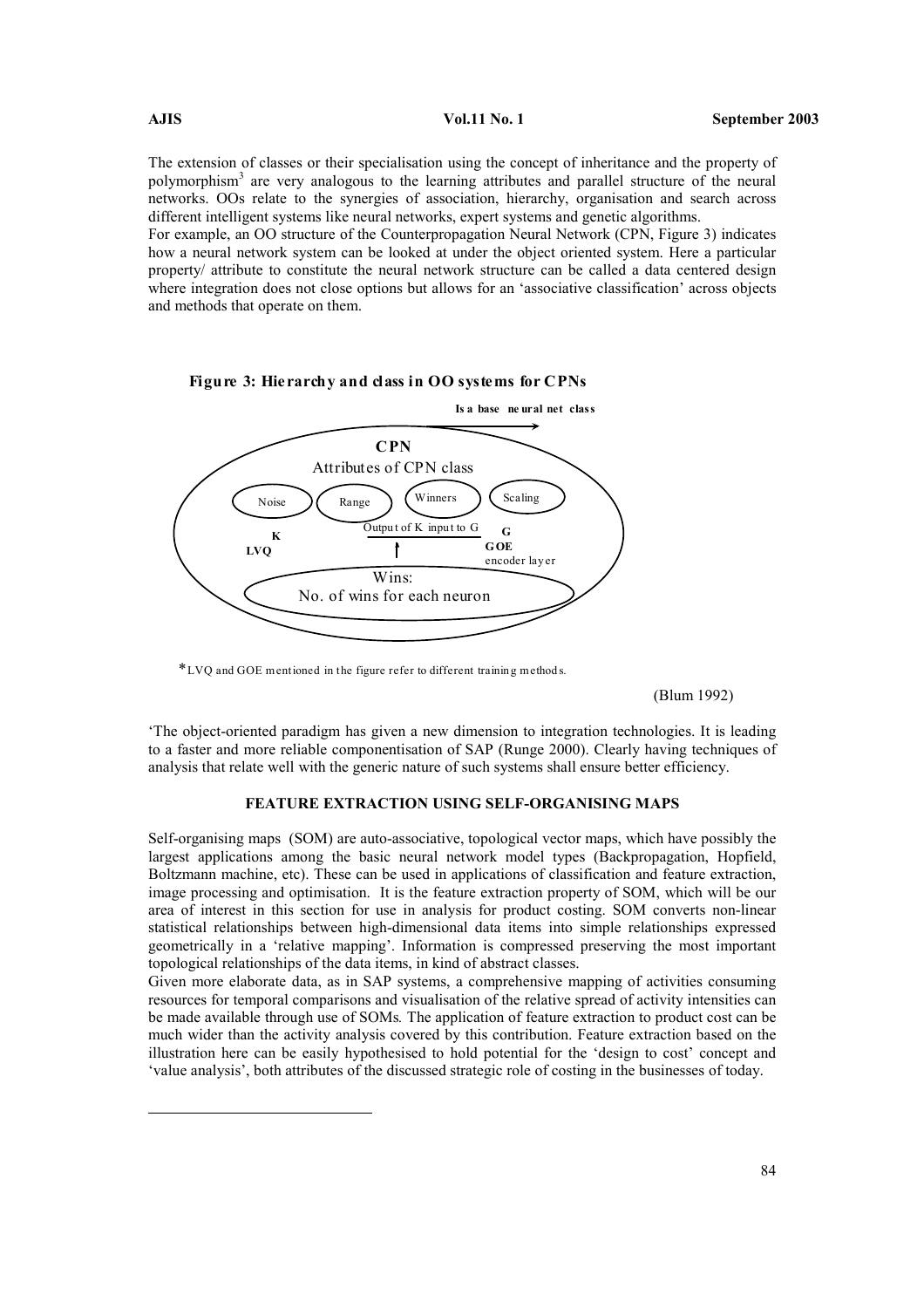Self-Organising Networks are different from a classifier system where boundaries between known categories are adjusted (like in Learning Vector Quantizer Networks) by not relating to classes but unknown clusters (unsupervised). It is a mix of competitive learning and neighbourhood influences that constitute the SOM.

Before interpreting the application results, there is a need to discuss further the variety and the property selection issues in SOM and the underlying process. Among other issues the number of neurons used for feature extraction and also the neighbourhood distance function to be used have to be selected. The SOM grid could theoretically cater for any number of samples and be as large as required. Setting the number of nodes to approximately the number of input samples is generally acceptable when data sets are relatively small. The issues of accuracy for SOM show that neural networks are influenced by distributional assumptions, as when the map is to be used for new data, accuracy is assured only when the new data approximates the same distribution as the data set used in learning. Distance functions used can also vary; layer distance functions are used to find distances between neurons in a layer. A combination of this with Euclidean distance weight function (applying weights to input) can also be used.

During the training phase, the SOM strives to approximate the density of the data. The reference vectors in the network weights move to the areas where the density of the input data is high. Eventually, only few weight vectors lie in areas where the input data is sparse. In the learning process, sample input vectors selected at random are presented to the SOM. The weight vectors are updated based on the similarity between the two using the distance function. As the learning converges the neighbourhood radius (space) also reduces. The precision of the mapping is derived from the 'average quantization error', a measure of the accuracy of neuron responses to the given data set. The second measure of precision is that of topology preservation. This deals with the map structure and essentially how much the process has to twist the data set for the mapping (Hodju  $\&$ Halme 1999).

# Case study

An activity record set was used in terms of activity measures. Seven such activities driving the cost over a large set of multivariate columns were simulated within the MATLAB environment. The rows/drivers (input vectors) were as follows:

a: Set up hours; **b**: Number of set ups; **c**: Material handling hours; **d**: Number of purchase orders; **e**: Number of hours in delivery runs; f: Maintenance hours g: Inspection hours. These were taken as indicative of a production process for a bulk production process.

The objective here was to use this in feature extraction to investigate the spread in intensity of the activities in a relative space and over time and to hypothesise the utility of this information.

The weight graphs (Figures 4, 5) show the intensity of each activity in terms of the update that the neurons have undergone. For the data set described above the best network topology was found to use six neurons. Choosing a lower number of neurons essentially makes the activation less visible as

can be seen in the weight graphs corresponding to the graphs showing the number of neurons chosen to constitute the SOM grid (Figures 6,7).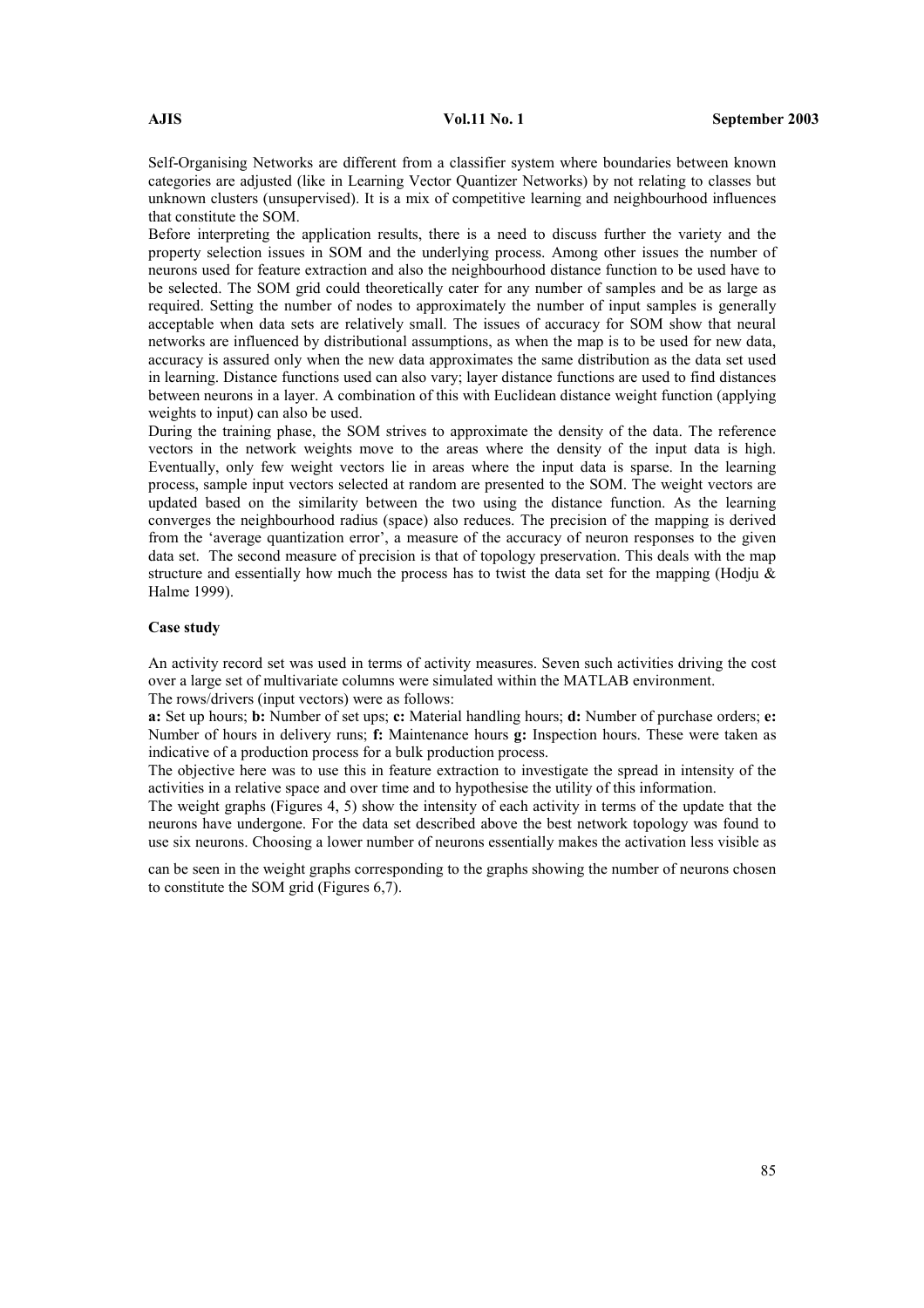Clock wise from top left: fig 4. Six neuron feature space; fig 5. Activation of the seven drivers; fig (s) 7 and 6 for three neuron feature space and activation, respectively



However, since in SAP there is already data and process standardisation, there will be records for all activities. Thus there is no need to reduce to a suitable, smaller number of pools. So feature extractions for this purpose 'may be obsolete' given that SAP is already in place. The argument to use this for 'optimising SAP' rather than use it in the business process re-engineering has again a serious drawback. If some activity records were to be excluded, which now show a high degree of overlap with others, it would be impossible to map changes in intensity of activities overtime. However, for this purpose feature extraction could be of great value. If the data set was broken into four parts a change in pattern of activity intensities over time can be observed.. This particular approach in using feature extraction can be very useful in identifying rise or fall in intensity of activities in a relative space.

Use of the 'outstar function' (here weights are transpose of instar), could give insightful information. The analyst can investigate the impact of changing one of the activities. The outstar produces a modified prediction vector of remaining activities, accounting for changes in the investigated activity.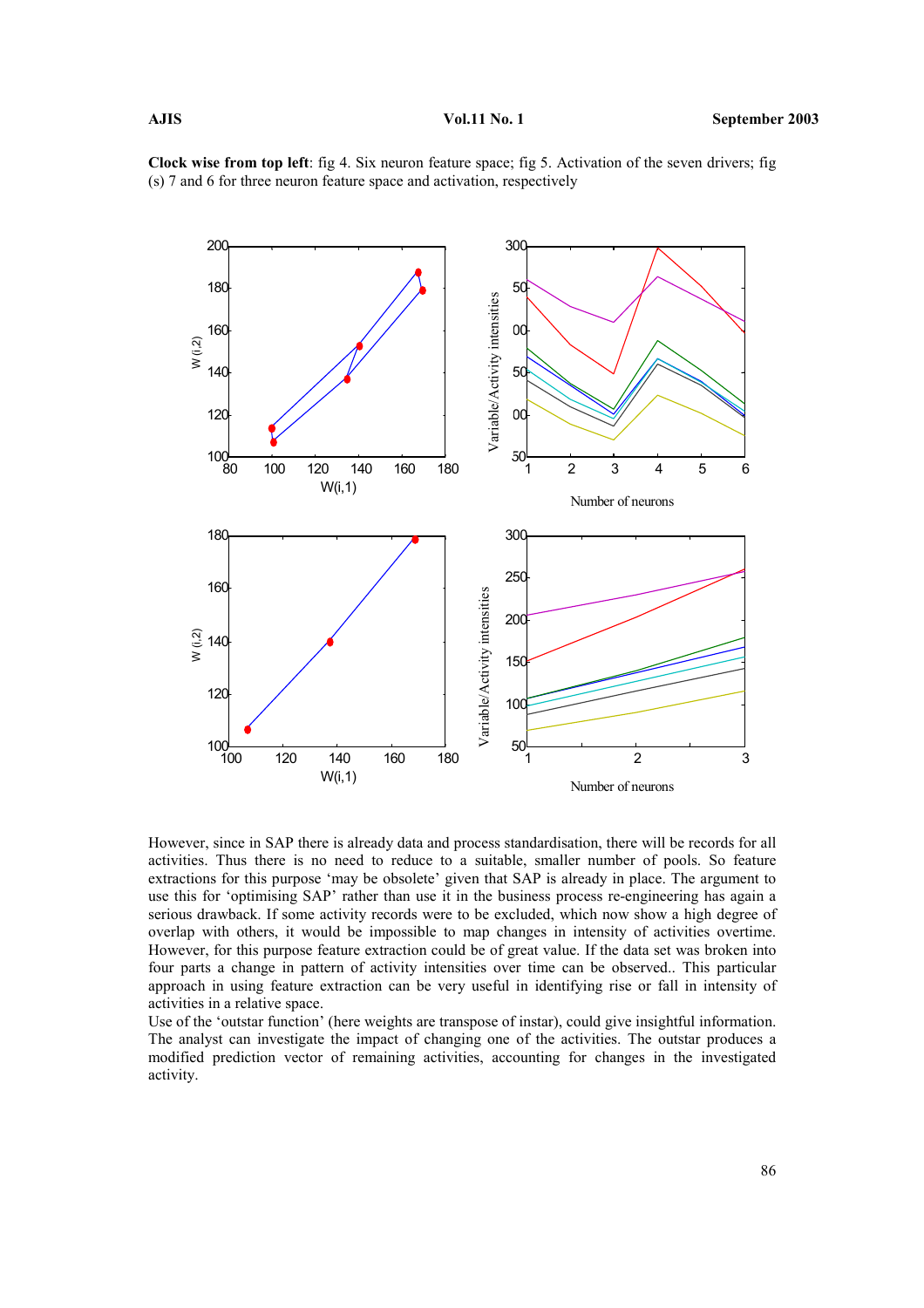# HOPFIELD EQUILIBRIUM POINTS AND DETECTION OF DEVIATIONS

Hopfield networks are auto-associative structures with single layer lateral connections. Here encoding is performed simply by adding the product of activation at both ends of the synapse to the weight stored. Training is performed by presenting a pattern to the network and then letting it cascade back and forth till it stabilises to a steady retrieved pattern. An expel application of Hopfield networks is the

optimisation of the famous Travelling Salesman like problems. Alternatively, the Hopfield algorithm can be applied for linear programming problems. However, in the case of highly erratic non-linear mapping they are outperformed by other network models like backpropagation [17]. In some ways it can be argued that Hopfield networks do not really learn. However they can be used for classification and detection in deviation from equilibrium in their basic form by the storing of equilibrium points. This is what is explored in the following application notes for product cost systems. The objective here is to detect process anomalies, taking activity vectors as inputs over

time. This is performed using the Hopfield networks to store a stable multivariate vector and then allowing the recall of the network (when presented with similar patterns) to identify unqualified relative variations in a particular activity in a given time period. Subsequently similar sized sets are fed in to see whether the pattern was stored. It can be seen in the Figures: 8 to 11 that the output corresponding to each of these sets marks out clearly the point of non-conformity in the activity consumption pattern. This can be very useful in spotting the exact point of nonconformity (unqualified variation).

|                |                              |                              |                              |                              |                                                   |                              | $\mathfrak m$ to $\mathfrak m$ the $\mathfrak n$ stabilises to a st |
|----------------|------------------------------|------------------------------|------------------------------|------------------------------|---------------------------------------------------|------------------------------|---------------------------------------------------------------------|
| $\mathbf{A} =$ |                              |                              |                              |                              |                                                   |                              |                                                                     |
|                | $\mathbf{1}$                 | $\mathbf{1}$                 | $\mathbf{1}$                 | $\overline{\phantom{0}}$     | $\overline{1}$                                    | $\overline{\phantom{0}}$     | $\overline{\phantom{0}}$                                            |
|                | $\mathbf{1}$                 | $\mathbf{1}$                 | $\mathbf{1}$                 | $\mathbf{1}$                 |                                                   | $-1$ 1 1                     |                                                                     |
|                | $\mathbf{1}$                 | $\mathbf{1}$                 | $\mathbf 1$                  | $\mathbf{l}$                 | $\overline{1}$                                    | $\mathbf{1}$                 | $\overline{\phantom{a}}$                                            |
|                | $\mathbf{1}$                 | $\mathbf{1}$                 | $\mathbf{1}$                 | $\mathbf{l}$                 | $\overline{\phantom{0}}$                          | $\,1$                        | $\overline{1}$                                                      |
|                | $\mathbf{1}$                 | $\mathbf{1}$                 | $\mathbf 1$                  | $\overline{\phantom{0}}$     | $\mathbf{1}$                                      | $\mathbf{1}$                 | $\overline{1}$                                                      |
|                | $\mathbf{1}$                 | $\mathbf{1}$                 |                              |                              |                                                   | $1 - 1$ 1 1 1                |                                                                     |
|                | $\mathbf{1}$                 | 1                            |                              |                              | $\begin{array}{cccccc} 1 & 1 & 1 & 1 \end{array}$ |                              | $\overline{1}$                                                      |
| $B =$          |                              |                              |                              |                              |                                                   |                              |                                                                     |
|                | $\mathbf{1}$                 | $\mathbf{1}$                 | $\frac{1}{2}$                | $\,$ 1 $\,$                  |                                                   | $1 \quad 1$                  | $\mathbf{1}$                                                        |
|                | $\mathbf{1}$                 | $\mathbf{1}$                 | $\mathbf{1}$                 | $\mathbf{l}$                 | $\mathbf{1}$                                      | $\,1\,$                      | $\mathbf{1}$                                                        |
|                | $\mathbf{1}$                 | $\mathbf{1}$                 | $\mathbf{1}$                 | $\,$ 1 $\,$                  | $\mathbf{1}$                                      | $\,1$                        | $\mathbf{1}$                                                        |
|                | $\mathbf{1}$                 | $\mathbf{1}$                 | $\mathbf{1}$                 | $\mathbf{1}$                 | $\,$ $\,$                                         | $\,1$                        | $\mathbf{1}$                                                        |
|                | $\mathbf{1}$                 | $\mathbf{1}$                 | $\,1$                        | $\mathbf{1}$                 | $\mathbf{1}$                                      | $\,1$                        | $\mathbf{1}$                                                        |
|                | $\mathbf{1}$                 | $\mathbf{1}$                 | $\,1$                        | $\mathbf{1}$                 | $\mathbf{1}$                                      | $\mathbf 1$                  | $\overline{\mathbf{1}}$                                             |
|                | $\mathbf{1}$                 | $\mathbf{1}$                 | $\mathbf{1}$                 | $\mathbf{1}$                 | $\mathbf{1}$                                      | $\mathbf{1}$                 | $\,$ 1                                                              |
| $C =$          |                              |                              |                              |                              |                                                   |                              |                                                                     |
|                | $\mathbf{1}$                 | $\mathbf{1}$                 | $\mathbf{1}$                 | $\,$ 1                       | $\mathbf{1}$                                      | $\mathbf{1}$                 | $\mathbf{1}$                                                        |
|                | $\mathbf{1}$                 | $\mathbf{1}$                 | $\mathbf{1}$                 | $\mathbf{1}$                 | $\mathbf{1}$                                      | $\mathbf{1}$                 | $\mathbf{1}$                                                        |
|                | $\mathbf{1}$                 | $\mathbf{1}$                 | $\mathbf{1}$                 | $\mathbf{l}$                 | $\mathbf{1}$                                      | $\mathbf{1}$                 | $\mathbf{1}$                                                        |
|                | $\mathbf{1}$                 | $\mathbf{1}$                 | $\mathbf{1}$                 | $\mathbf{l}$                 | $\mathbf{1}$                                      | $\mathbf{1}$                 | $\mathbf{1}$                                                        |
|                | $\mathbf{1}$                 | $\mathbf{1}$                 | $\mathbf 1$                  | $\mathbf{l}$                 | $\mathbf{1}$                                      | $\mathbf{1}$                 | $\overline{\phantom{0}}$                                            |
|                | $\mathbf{1}$                 |                              | $1 \quad 1$                  |                              |                                                   | $1 \quad 1 \quad 1 \quad 1$  |                                                                     |
|                | $\mathbf{1}$                 | $\mathbf{1}$                 | $\,1$                        | $\mathbf{1}$                 | $\mathbf{1}$                                      | $\mathbf{1}$                 | $\mathbf{1}$                                                        |
|                | $\mathbf{D} =$               |                              |                              |                              |                                                   |                              |                                                                     |
|                | 1                            | $\mathbf{1}$                 | 1                            | $\,$ $\,$                    | 1                                                 | $\mathbf{1}$                 | 1                                                                   |
|                | $\mathbf{1}$<br>$\mathbf{1}$ | $\mathbf{1}$<br>$\mathbf{1}$ | $\mathbf{1}$<br>$\mathbf{1}$ | $\mathbf{1}$<br>$\mathbf{1}$ | $\mathbf{1}$<br>$\mathbf 1$                       | $\mathbf{1}$<br>$\mathbf{1}$ | $\mathbf{1}$<br>$\mathbf{1}$                                        |
|                | $\mathbf{1}$                 | $\overline{1}$               | $\overline{\phantom{0}}$     | $\overline{1}$               | $\overline{\phantom{0}}$                          | $\overline{\phantom{0}}$     | $\overline{1}$                                                      |
|                | $\mathbf{1}$                 | $\mathbf{1}$                 | $\mathbf{1}$                 | $1 \quad$                    | 1                                                 | $\mathbf{1}$                 | $\mathbf{1}$                                                        |
|                | $\mathbf{1}$                 | $\mathbf{1}$                 | $1 \quad$                    | $\mathbf{1}$                 | 1                                                 | $\mathbf{1}$                 | 1                                                                   |
|                | $\mathbf{1}$                 | $\mathbf{1}$                 | $\mathbf{1}$                 | $\mathbf{1}$                 | $\mathbf{1}$                                      | $\mathbf{1}$                 | $\mathbf{1}$                                                        |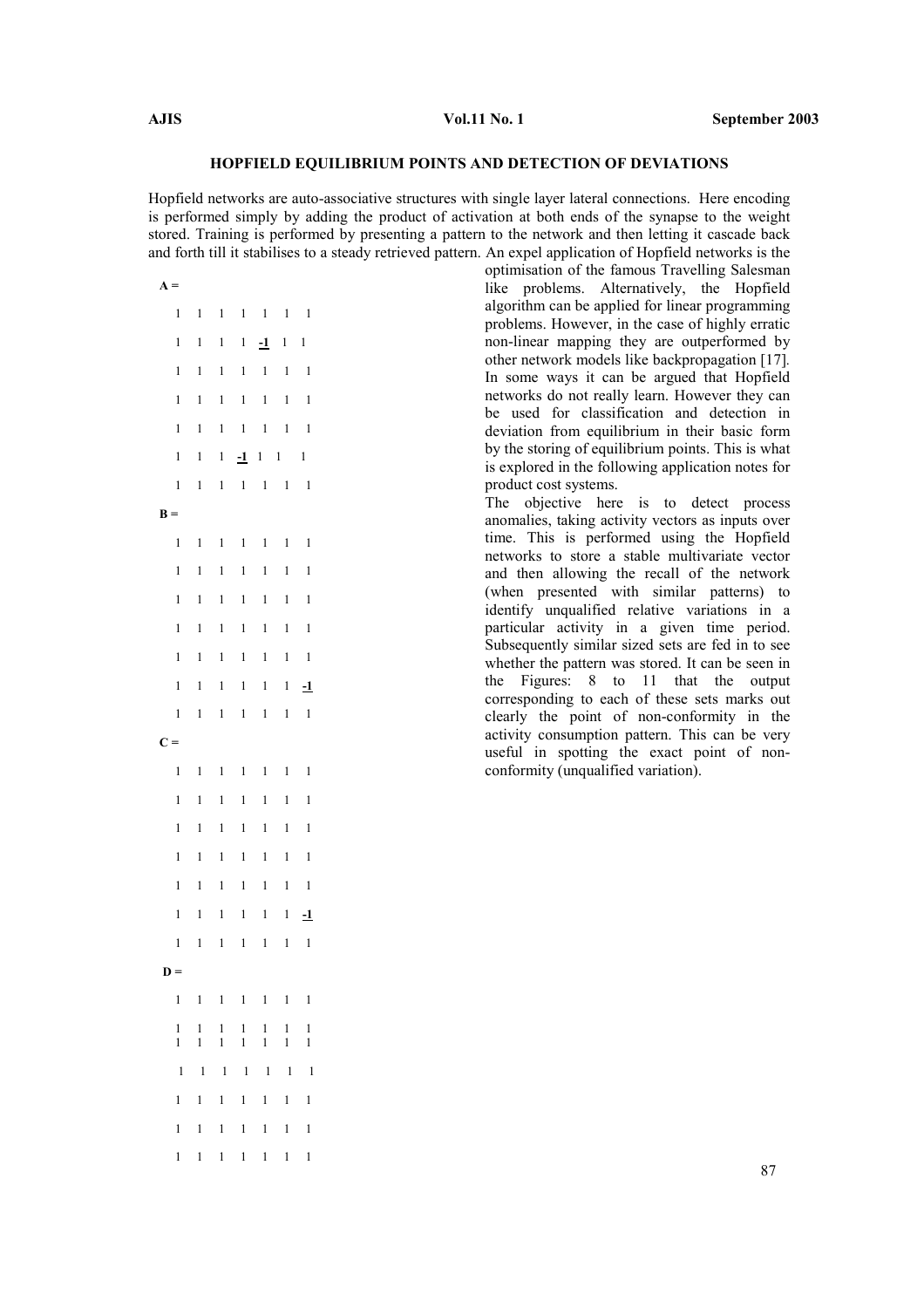#### Figure(s) 8,9,10,11



Unqualified Variation Detection. Clockwise from top left: Set A, Set B, Set C, Set D

Here since the data set of activities is being used, it can be seen that for the set 'B', an unqualified variation occurred for activity measure (a: Set up hours; b: Number of set ups; c: Material handling hours; **d:** Number of purchase orders; **e:** Number of hours in delivery runs; **f:** Maintenance hours **g:** Inspection hours). 'f' (row 6) in the time period 7 (column 7). In set 'A', there are two such events and one in set 'C'. For set D there are no unqualified variations implying that the consumption of activities in production is within the learned patterns. The same detection approach can be used for a different variable set where identification of unqualified variations is needed.

#### **CONCLUSIONS**

Product costing has taken a more process based outlook and a strategic role as is inevitable in the existing business environment where products mature very quickly and advantages of innovations are washed away very quickly. The need to monitor, control and optimise for product costs has thus found expression in fertile approaches that allow better organising and planning. Specifically these include life cycle costing, target costing, activity based costing and industry specific software. In the integrative outlook to management in ERP application software like SAP, there exists a potential for 'more expressive' and non-parameterised data processing, to improve the quality of information and utilisation of increased data interfaces available. Data modelling capacities of neural network, as nonparameterised systems, have a better reach in terms of capturing and expressing information by identifying patterns in data.

The growth in concepts and systems in product costing within the integrated information structures have been very much parallel to the growth in modelling techniques of neural networks. The integrated information structures implied are two fold. First relates to the enterprise effort at achieving the best decisions through generating exhaustive information in real time and monitoring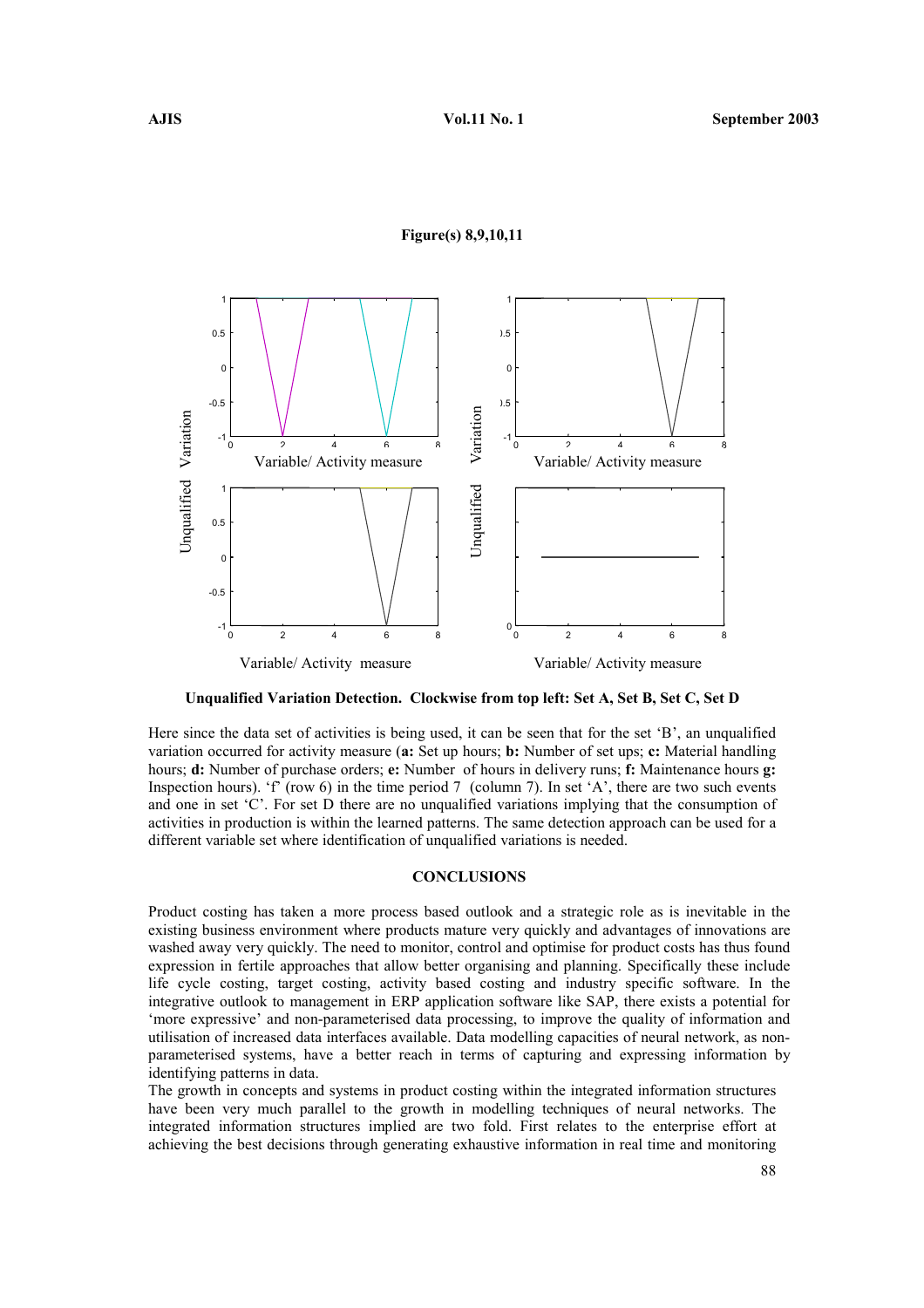processes for efficiency. The second relates to the computational issues that are dominated by the object-oriented paradigm that promises solving the complexity and improving the functionality of ERP structures like SAP. The approach of neural networks is analogous and thus hypothesised to be adaptable for increasing functionality in the process emphasis and computational environment. The information needs to serve the multiple strategic decision objectives can be effectively provided by neural networks as discussed in application illustrations and also in discussion on numerous studies that have established their equivalence if not superiority to conventional statistical techniques. This is in light of both the synergetic and quality of output advantages that they have in relation to the conventional techniques. The future work will concentrate on a comparative analysis of conventional statistical estimation with neural networks and will include a discussion on and application of Neuro-fuzzy hybrid systems.

#### **REFERENCES**

- Blum, A. (1992) Neural networks in C++: An object-oriented framework for buildingConnectionist systems, New York: Wiley,, pp 6-55.
- Börjesson, S. (1994) What kind of activity-based information does your purpose require? Two case studies. Int Jnl Operations and Production Management14(12), pp 79-99
- Boyce, G. (2000) Valuing customers and loyalty: The rhetoric of customer focus versus the reality of alienation and exclusion of (devalued) customers. Critical Perspectives on Accounting, Vol. 11. No. 6, 649-689.
- Cooper, R. and Kaplan R., S. (1991) The Design of Cost Management Systems, Text Cases and Readings, pp.3-7, 147-155.
- Crow, K., DRM associates. (1997) Value analysis and function analysis system technique. http://members.aol.com/drmassoc/QFD.html
- Dekker, S. Management accounting for the year 2000. http://www.dtrakker.com/articles/frame\_y2kMgmtAcct.htm.
- Demuth, H., and Beale, M. (1996) Neural network toolbox. Mathworks Inc, pp. 8-10 8-19.
- Enterprise Management Technology.(2000) Kania School of Management. http://academic.uofs.edu/faculty/gramborw/sap/saptutorial.htm.
- Farhoodi, F., and Fingar, F.(1997) Distributed Object Computing, "DOC" Magazine. http://home1.gte.net/pfingar/docmag\_part2.htm (Oct, Nov 1997).<br>Fatelnig, K. P. (1997) ESA Cost Modelling,
- Modelling, A. General Description. http://www.estec.esa.nl/eawww/ecom/article/ecom.htm.
- Hodju, P., and Halme, J. (1999) The SOM algorithm. http://koti.mbnet.fi/~phodju/nenet/SelfOrganizingMap/Theory.html .
- Jain, B., A., and Nag, B., N. (1997) Journal of Management Information Systems, Vol. 14 No2, (1997), pp201-217.
- Jiao, J., and Tseng, M. M. (1999) A pragmatic approach to product costing based on standard time estimation. International Journal of Operations and Production Management, (UK), Vol. 9 No. 7, pp 738-756.
- Lagagne, M., and Discenza, R. (1993) New Product costing Japanese style-CPA in industry. The CPA Journal http://www.nysscpa.org/cpajournal/old/14345315.htm.
- Lassila, K., Pallas, J., Pulakka, S., and Lee, S. (1994) A Comparison of Neural Networks, non-linear Biased Regression and a Genetic Algorithm for Dynamic Model Identification. International Chemometrics Internet Conference (InCINC'94). (1994).
- Luettegen, R. (2000).ERP/ Package Implementation: Methods and considerations. Enterprise Software Group, Technology and Business Integrators, Inc., Woodcliff Lake, NJ.
- McAuley, D. (1997).The Back Propagation Network: Learning by Example

http://www2.psy.uq.edu.au/~brainwav/Manual/BackProp.html

- Moreira, A.M.D., Clark R.G. (1996). Adding Rigour to Object-Oriented Analysis, Software Engineering Journal, Vol. 11, pp. 270—280
- Otzen, D., and Rohde, C. (1999) (Copenhagen Business School) Product design and cost estimation using Neural Networks - A management accounting perspective- Manufacturing Accounting Research conference , University of Southern Denmark.